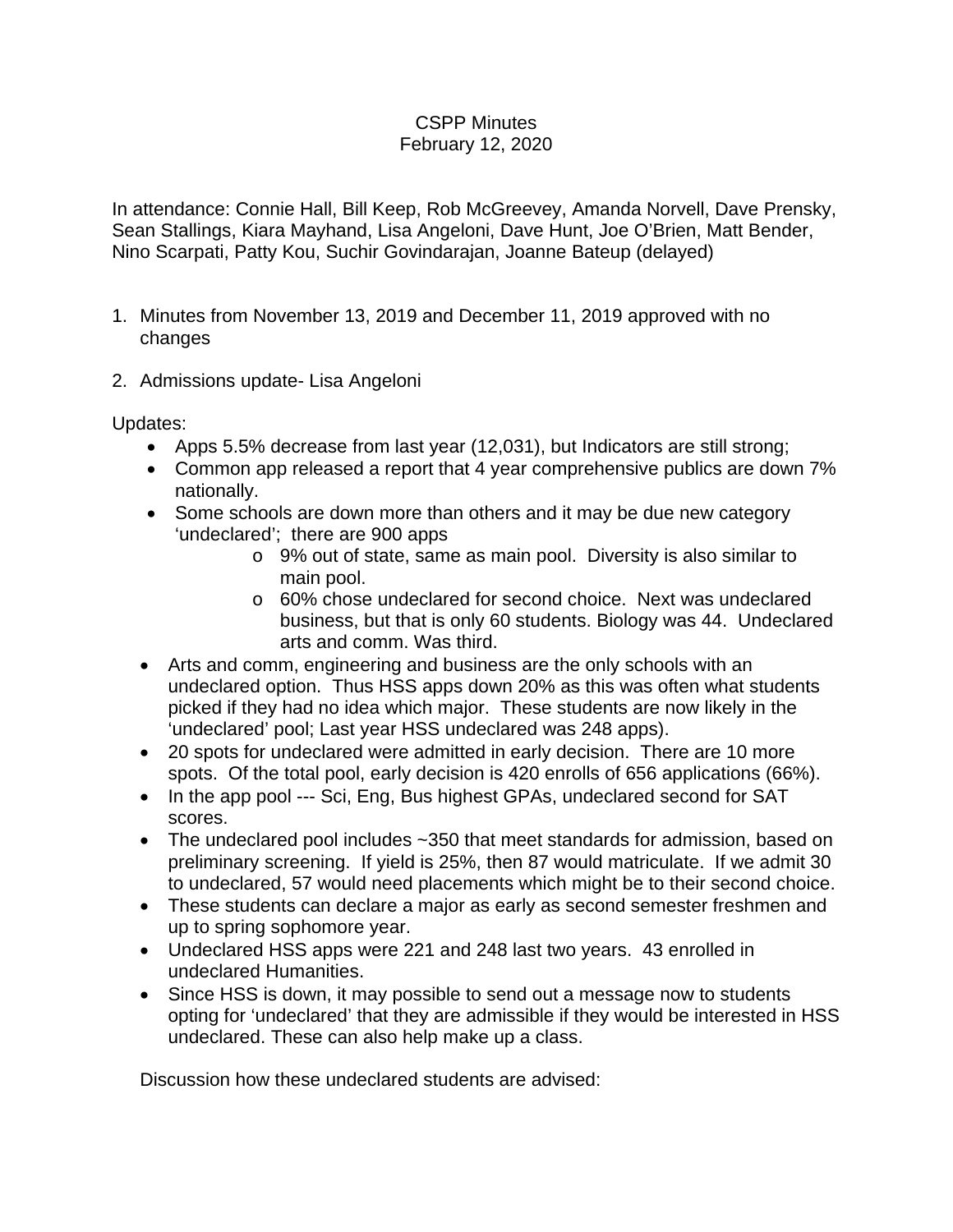- About 16% of incoming class retained switches schools (over 6 years to 2018). This is without the undeclared option.
- How are these students enrolled? The Center for student Success will have a staff person act as 'Chair' for these students and for advising. They will have their own specific orientation (099) course. They need career and life advising as well as academic advice and probably more so since they will need to settle on a major.
- Going forward, and specifically if this pool grows, a wider discussion regarding advising or interactions with faculty is needed. We have to figure out all of the ramifications if we have this going forward, and if it increases.
- 3. Policy on Centers or Institutes- Step 3

This policy was tabled by CSPP in April 2018. If applicable, CSPP will develop a policy on centers and institutes. CSPP handled the program approval process, program closure policies, but tabled the proposed Policy on Centers and Institutes.

## **Action item for all CSPP members: Before the next meeting, read the draft policy on centers and institutes. Assess whether it is ready for testimony. Amanda sent us the link in her email about today's meeting.**

4. Community Engaged Learning- recommendations to CSPP (documents provided at the meeting):

Rob McGreevy reviewed the proposed changes to the CEL program.

- After a self-study, the CEL Council and CELR staff developed a proposal for some changes. In the new governance structure, CEL reports to CSPP and CAP.
- A name change to reflect the broader application of the program to ANY community engaged learning and not just the CEL course/activities.
- FYCEL: A change to how CEL is taught in the first year. The pilot, which includes much stronger educational component for training before and reflection after a community engaged learning experience is showing positive results. So the CEL council recommended to move forward with it.

CSPP determination:

CSPP determined that the proposed changes fall within the scope of the CEL Council's charge and that the Committee does not need to recommend anything.